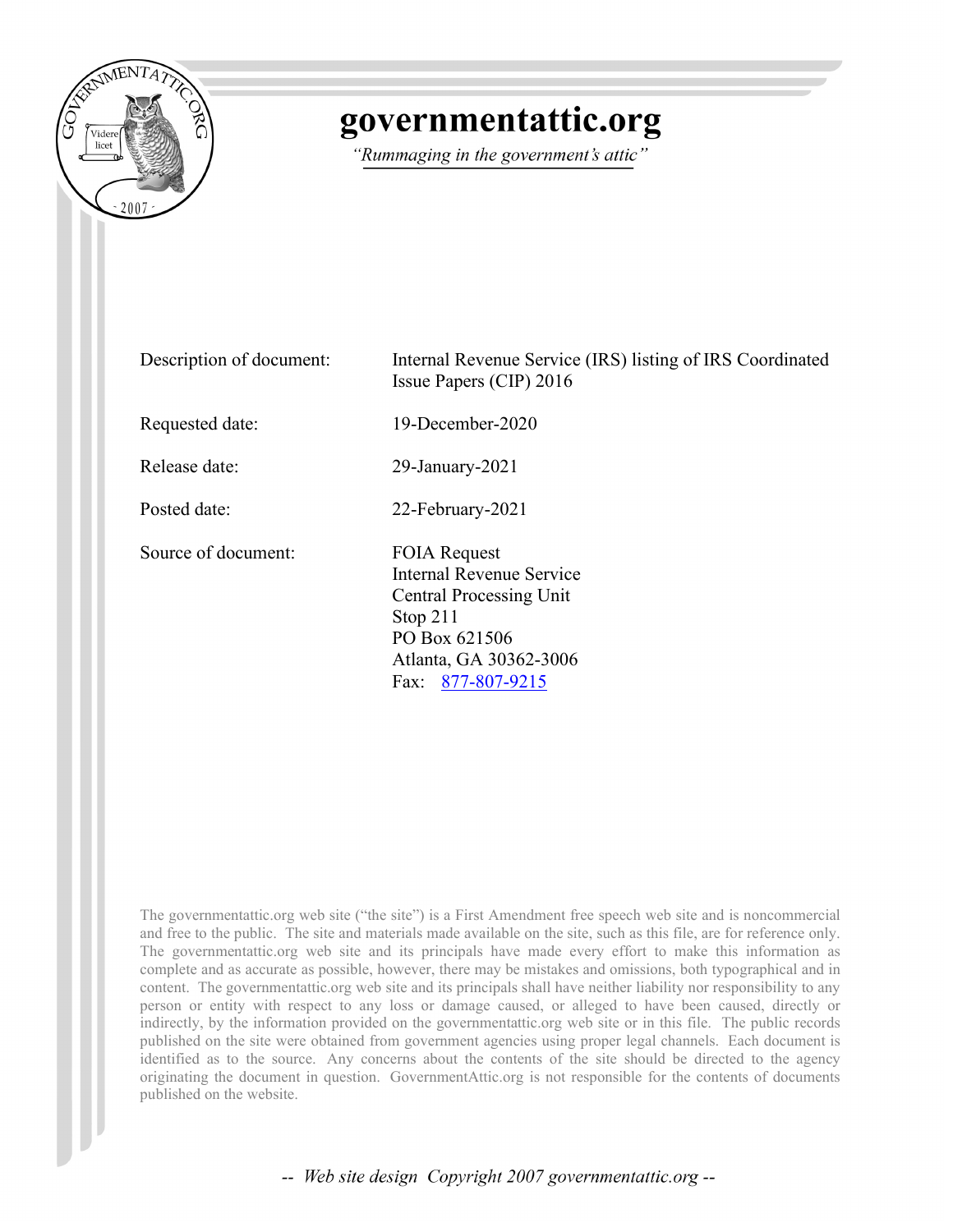

**Department of the Treasury Date: Internal Revenue Service January 29, 2021 Privacy, Governmental Liaison and Disclosure** Employee name: **Centralized Processing Unit 1999 Michael Young** Stop 93A **Employee** ID **number:**  PO Box 621506 1000436696 Atlanta, GA 30362 **Telephone number:** 

949-575-6406 **Fax number:**  855-205-9335 **Case number:**  2021-05220 **Re:** FOIA Request

This is a final response to your Freedom of Information Act (FOIA) request dated December 19, 2020, received in our office on December 21, 2020.

You asked for a copy of the listing or index of IRS "Coordinated Issue Papers", which may include data such as serial number, title, and date issued.

We searched and located 5 pages in response to your request, which are enclosed.

Please note that, effective January 21, 2014, all coordinated issue papers ("CIPs") were decoordinated and all CIPs were removed from the IRS website. The enclosed responsive pages include the Directive de-coordinating all CIPs.

This grants your request in full.

We charged no fees for processing this request.

If you would like to discuss our response, you have the right to contact the FOIA public liaison, Summer Sutherland, at 801-620-2149.

The FOIA Public Liaison responds to FOIA requests for copies of documents maintained by the IRS. There is no provision in the FOIA to resolve tax, collection, or processing issues. If you need assistance with tax-related issues, you can call the IRS at 800-829-1040.

If you have questions, you can contact me at the telephone number shown at the top of this letter.

Sincerely,

Phichel Jany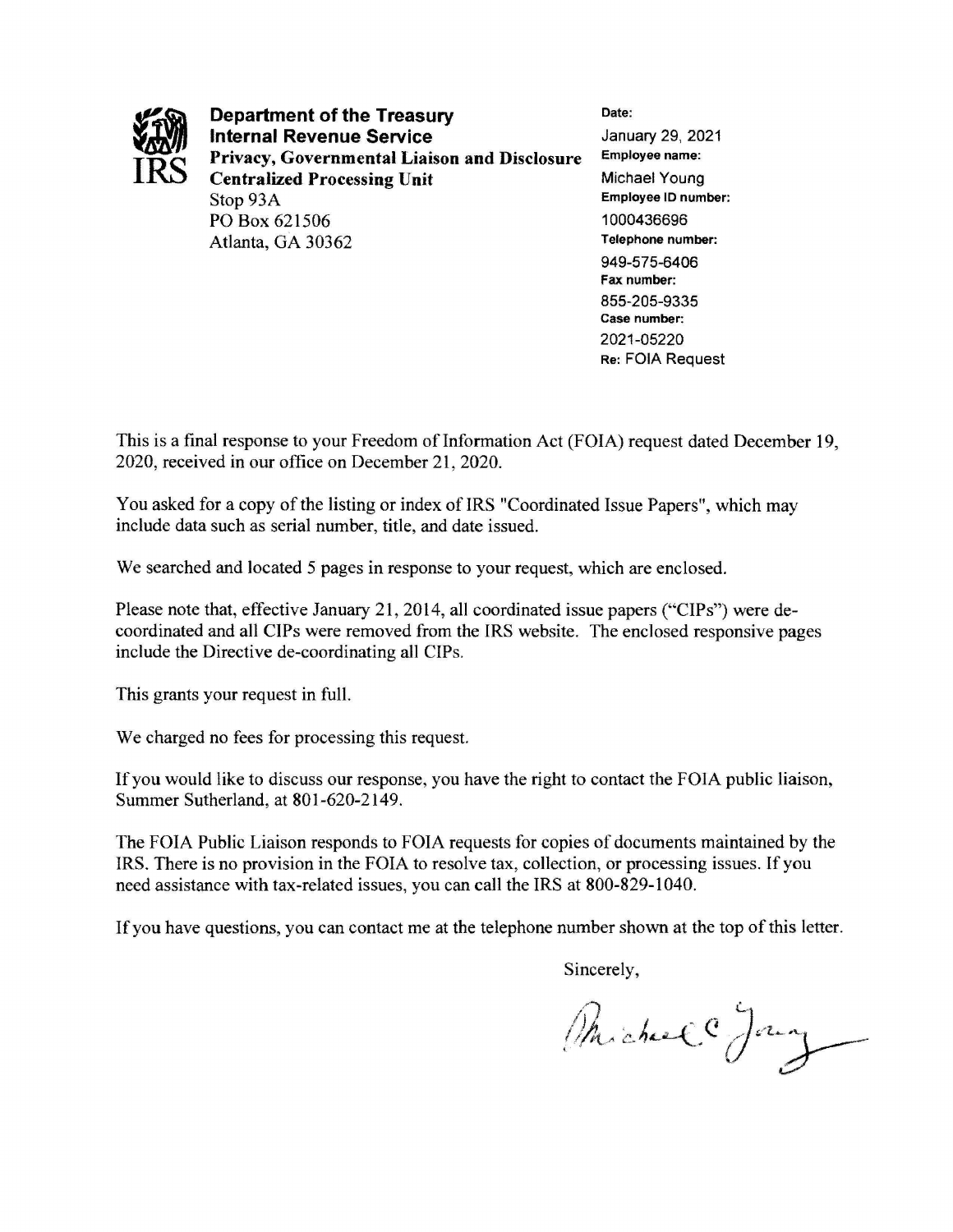Michael C. Young Disclosure Tax Law Specialist Disclosure Office 13

 $\mathcal{L}$ 

Enclosure:

5 Responsive Pages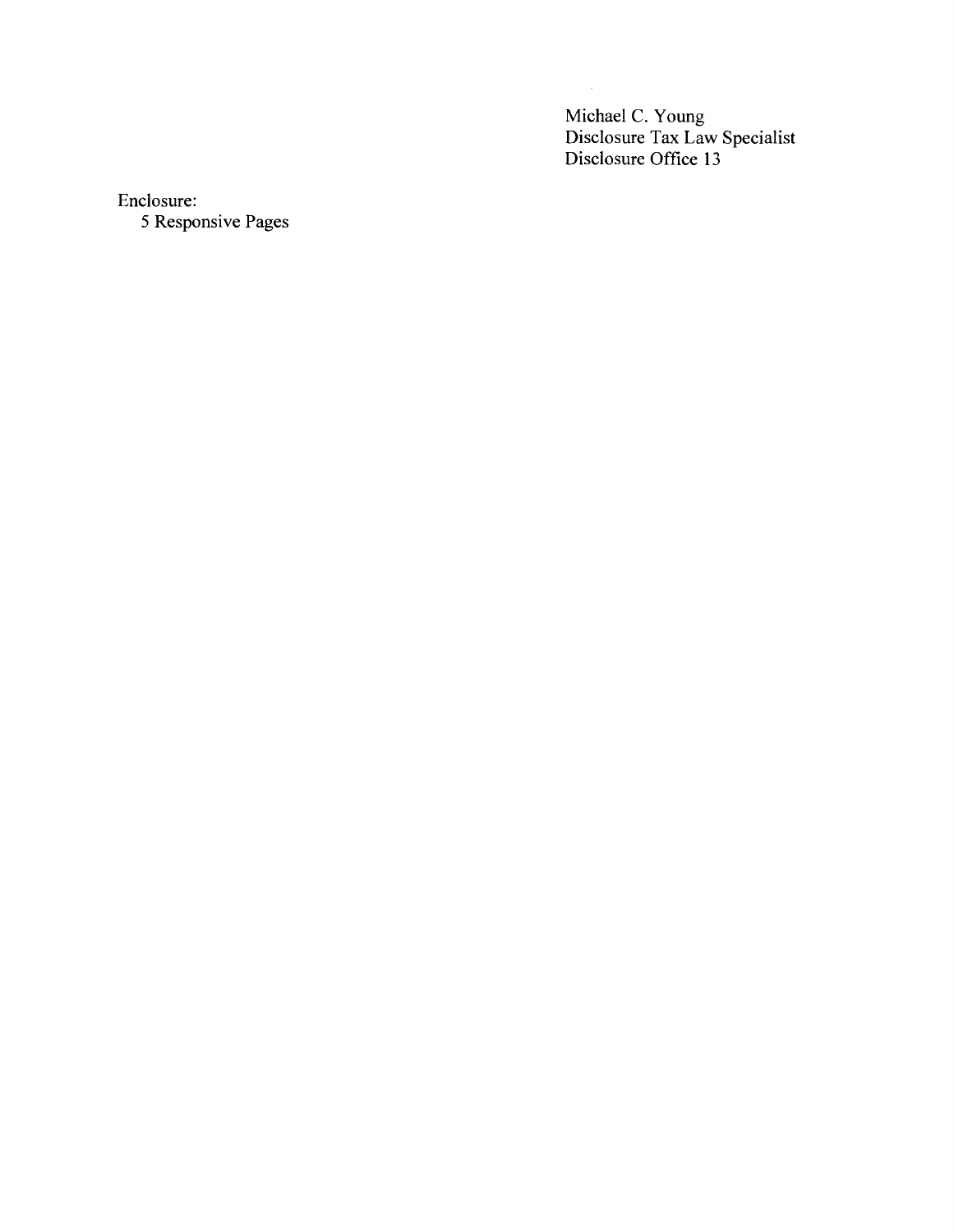#### **ALL INDUSTRIES (Cross All Industry Lines)**

- The Applicable Recovery Period under § 168(a) for Open-Air Parking Structures 07-31-2009
- "Basis Shifting" Tax Shelter 12-03-2002
- Contingent Liabilities 04-04-2003
- Cost Sharing Stock Based Compensation 03-20-2008
- Covenants Not to Compete Revised 02-19-1996
- Credit for Increasing Research Activities Extraordinary Expenditures for Utilities 05-09-2006
- Credit for Increasing Research Activities Qualified Research Expenses 06-18-2004
- Deduction of Contributions to IRC section 401(k) Plans Attributable to Compensation Paid After Year End Under IRC section 404(a)(6) - Revised 09-24-2004
- Distressed AsseUDebt Tax Shelters 04-18-2007
- Distressed Asset Trust (DAT) Tax Shelters 03-23-2010
- Dollar Value LIFO: Segment of Inventory Excluded for the Computation of the LIFO Index 06-26-1995
- Dollar Value LIFO: Bargain Purchase Inventory 09-09-1995
- Dollar Value LIFO: Earliest Acquisition Method 10-23-1995
- Employment Contracts 05-07-1992
- Exclusion of Income: Non-Corporate Entities and Contributions to Capital 11-18-2008.
- False Claims Act Settlements with Department of Justice (DOJ) 9-5-2008.
- Foreign Sales Corporations: Advance Payment Transactions 05-25-2004
- Intermediary Transaction Tax Shelters 12-19-2002
- IRC Section 461(f) Contested Liabilities 11-17-2004
- IRC 1503(d) Mirror Legislation and the United Kingdom 04-10-2007
- Lease Stripping Transaction 07-21-2000
- Leveraged Oil and Gas Drilling Partnerships 07-31-2009.
- Losses Claimed and Income to be Reported from Lease In/Lease Out Transactions 10-17-2003
- Losses Claimed and Income to be Reported from Sale In/Lease Out (SILO) Transactions 06-29-2005.
- Losses Reported from Inflated Basis Assets from Lease Stripping Transactions Revised 03-15-2005
- Meal Allowances 04-14-1994
- "Notice 2002-21" Tax Shelter- 10-15-2004
- "Notice 2002-50" Tax Shelter- Revised 05-24-2005
- "Notice 2002-65" Tax Shelter 05-09-2005
- "Notice 2003-81" Tax Shelter 07-26-2005 ( pdf version)
- Notional Principal Contracts 01-06-2005
- Qualifying Wages under Section 41 in Determining the Tax Credit for Increasing Research Activities Revised 02- 16-1999
- Redemption Bogus Optional Basis Tax Shelter 01-31-2006
- Research Credit Internal Use Software 08-26-1999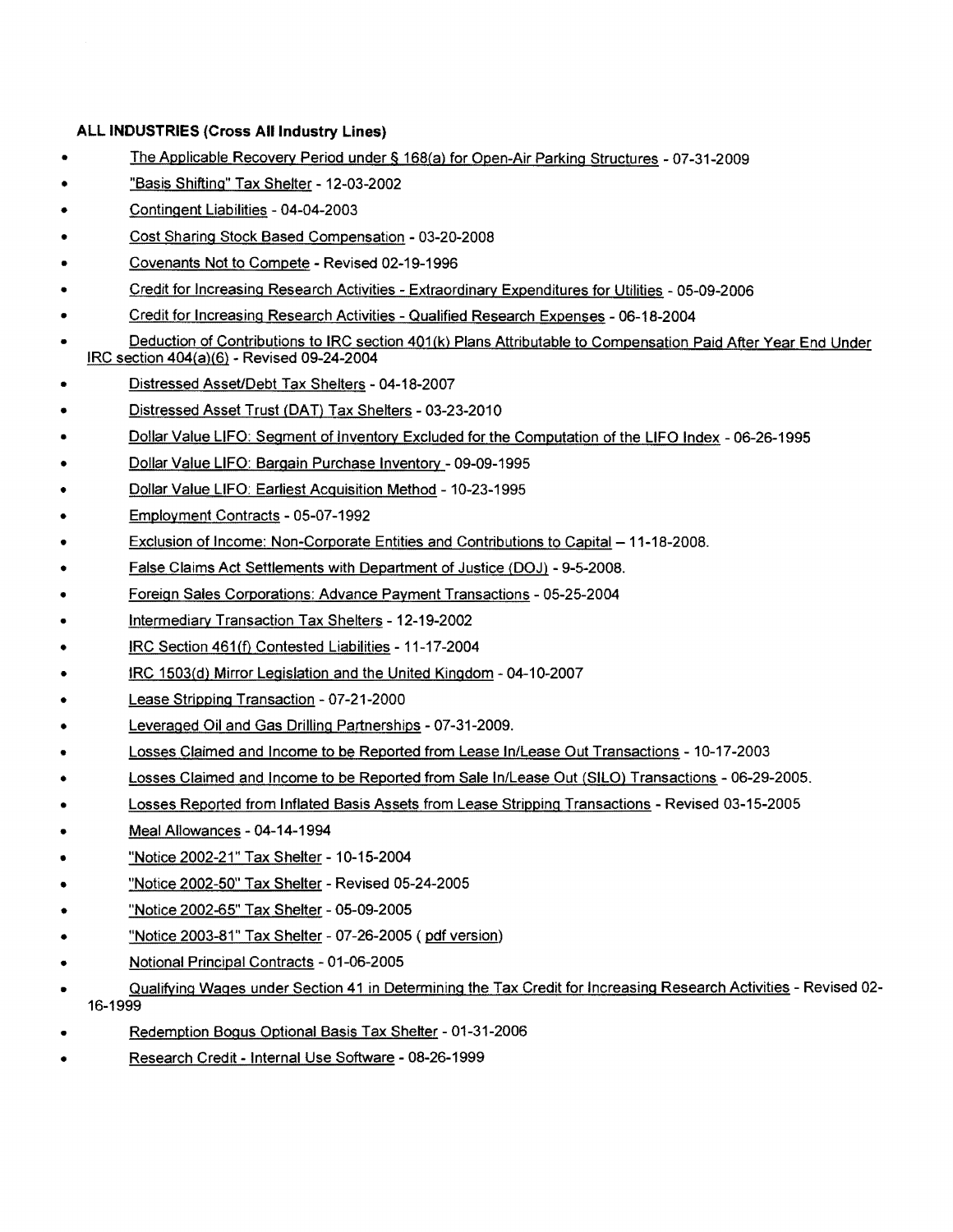- S Corporation Tax Shelter 11-08-2004
- State and Local Location Tax Incentives 05-23-2008
- Supplemental (Beneficial) Environmental Projects (SEPs) 7-3-2008
- Transfer or Sale of Compensatory Options or Restricted Stock to Related Persons 10-15-2004
- Variable Prepaid Forward Contracts Incorporating Share Lending Arrangements 02-06-2008

#### **AEROSPACE**

- Cost Overruns & Underruns -10-31-1991
- Deductibility of Illegal Bribes. Kickbacks & Other Payments -10-31-1991

#### **AGRICULTURE**

• Section 118 - Characterization of Bioenergy Program Payments - 4-8-2008

#### **AIR TRANSPORTATION**

• Federal Income Tax Withholding on Compensation Paid to Nonresident Alien Crew Member by a Foreign Transportation Entity (also a Shipping issue) Revised - 12-03-2001

#### **BIOTECH**

- Legally mandated R&E Expenses (also a Pharmaceutical issue) 6-18-2003
- Non Refundable Upfront Fees, Technology Access Fees, Milestone Payments, Royalties and Deferred Income under a Collaboration Agreement (also a Pharmaceutical issue) - 10-18-2007.

#### **COMMERCIAL BANKING**

- Accrued Interest on Nonperforming Loans (see also Savings & Loan industry Coordinated Issue Paper) -10-31- 1991
- Gross-Up Net Loans {Renamed from Foreign Withholding Taxes) 10-31-1991

#### **CONSTRUCTION/REAL ESTATE**

- Claim Revenue Under Long-Term Contract Revised 07-20-2006
- Per Diem Allowances for Temporary Technical Services Employees 01-21-1997

#### **DATA PROCESSING**

• Wages of Technical Writers and the R & E Credit - Revised 7-31-1992

#### **FOOD**

- Contributions of Food Inventory to a Charitable Organization - Revised 7-31-1992
- Investment Credit on Refrigerated Structures - 10-31-1991

#### **FOREST PRODUCTS**

- Logging Truck Roads - Depreciation and Investment Tax Credit - 10-31-1991
- Losses of Timber Following an Epidemic Attack of Southern Pine Beetles - Revised 2-12-1996

#### **GAMING**

- Class Life of Floating Gaming Facilities (also a Shipping Industry Issue)- 03-12-2001
- Slot Machines. Video Lottery Terminals and Gaming Furniture, Fixtures and Equipment 4-10-2000

#### **INSURANCE, BLUE CROSS BLUE SHIELD/HEALTH INSURANCE**

- Abandonment Losses for Intangible Assets 05-27-2005
- Conversion of Nonprofit Organizations 06-04-08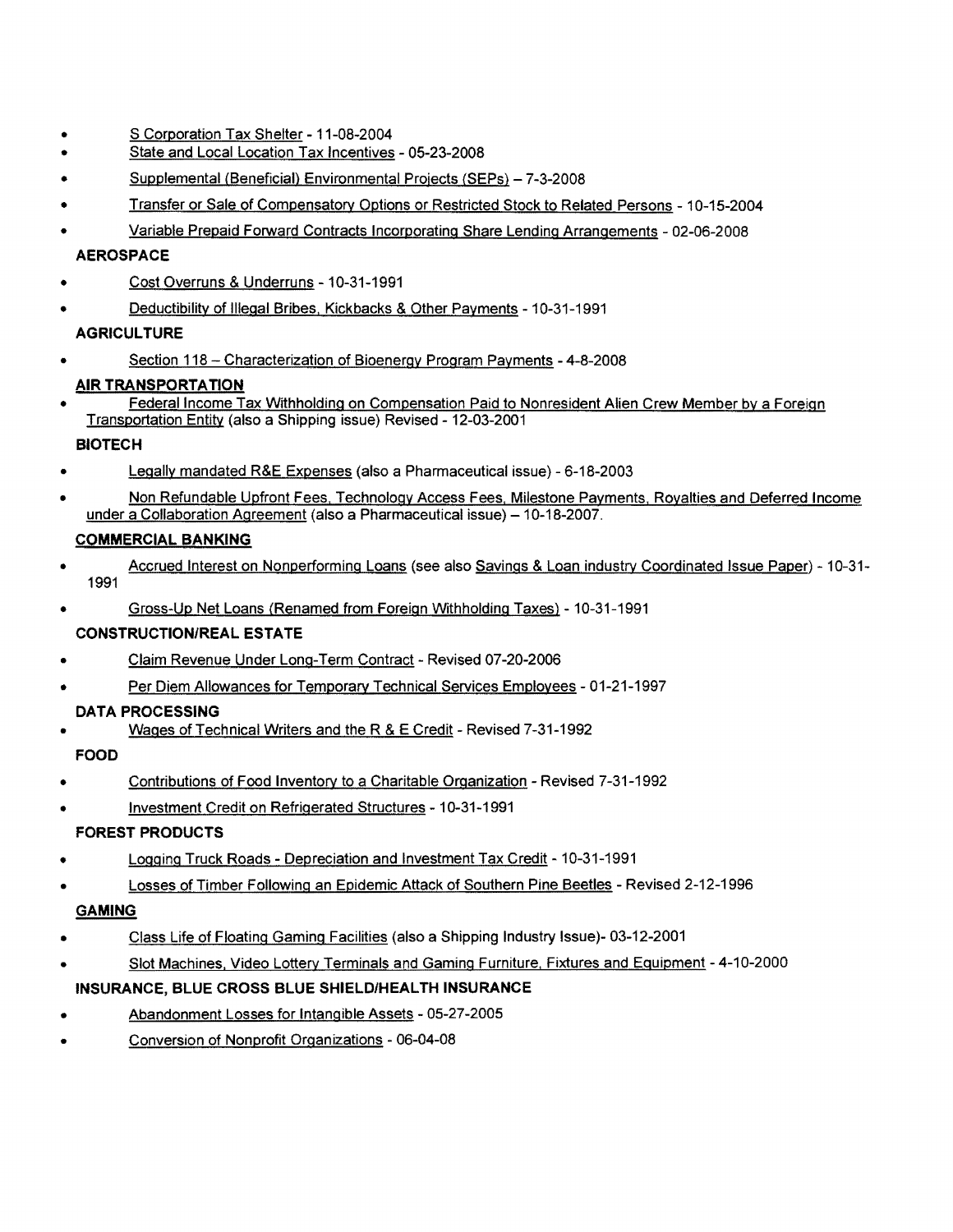• Margins and Other Unsubstantiated Additions to Insurance Company Reserves for Unpaid Losses and Claims - 11-18-2009

### **INSURANCE, LIFE**

- Abandonment Losses for Intangible Assets 05-27-2005
- Conversion of Nonprofit Organizations 06-04-08
- IRC Section 807 Basis Adjustment Change in Basis v. Correction of Error 01-06-1997
- Loss Utilization in a Life-Nonlife Consolidated Return Separate v. Single Entity Approach 8-09-2000
- **INSURANCE, PROPERTY-CASUALTY**
- Margins and Other Unsubstantiated Additions to Insurance Company Reserves for Unpaid Losses and Claims 11-18-2009

### **MAQUILADORA**

- IRC Section 168 (g)(1)(A) - Revised 07-23-1997
- IRC Section 1504 (d) Election - 02-25-1998

### **MEDIA/COMMUNICATIONS**

- Like-Kind Exchanges Involving Federal Communications Commission Licenses - Revised 04-03-2007
- Transition Property - 06-15-1995

#### **MINING**

- Excess Moisture - Revised 04-02-1999
- Receding Face Deduction - 10-22-2001
- Strike Costs - 05-24-1993

#### **MOTOR VEHICLE**

- Dollar-Value LIFO Definition for an Item -10-31-1991
- Excess Parts Inventory Revised 09-30-1998
- Remanufacturers' Inventory of Cores 10-31-1991
- The revised coordinated issue paper on Employee Tool & Equipment Plans (Previously Service Technicians' Tool Reimbursement Plans) Revised 7/2/2008

#### **PARTNERSHIP**

• Subchapter K Anti-Abuse Rule Regulation Section 1.701-2 - 06-19-1995

#### **PETROLEUM**

- Capitalization of Delay Rentals 09-19-1997
- Cost Depletion Recoverable Reserves 01-13-1997
- Leaking Underground Storage Tank Remediation Reimbursement Program 2-5-2009.

#### **PHARMACEUTICAL**

- Legally mandated R&E Expenses (also a Biotech issue) 6-18-2003
- Medicaid Rebates 04-17-1997
- Non Refundable Upfront Fees, Technology Access Fees, Milestone Payments, Royalties and Deferred Income under a Collaboration Agreement (also a Biotech issue) - 10-18-2007.

#### **RETAIL**

• ACRS & ITC - Suspended Acoustical Ceilings - 10-31-1991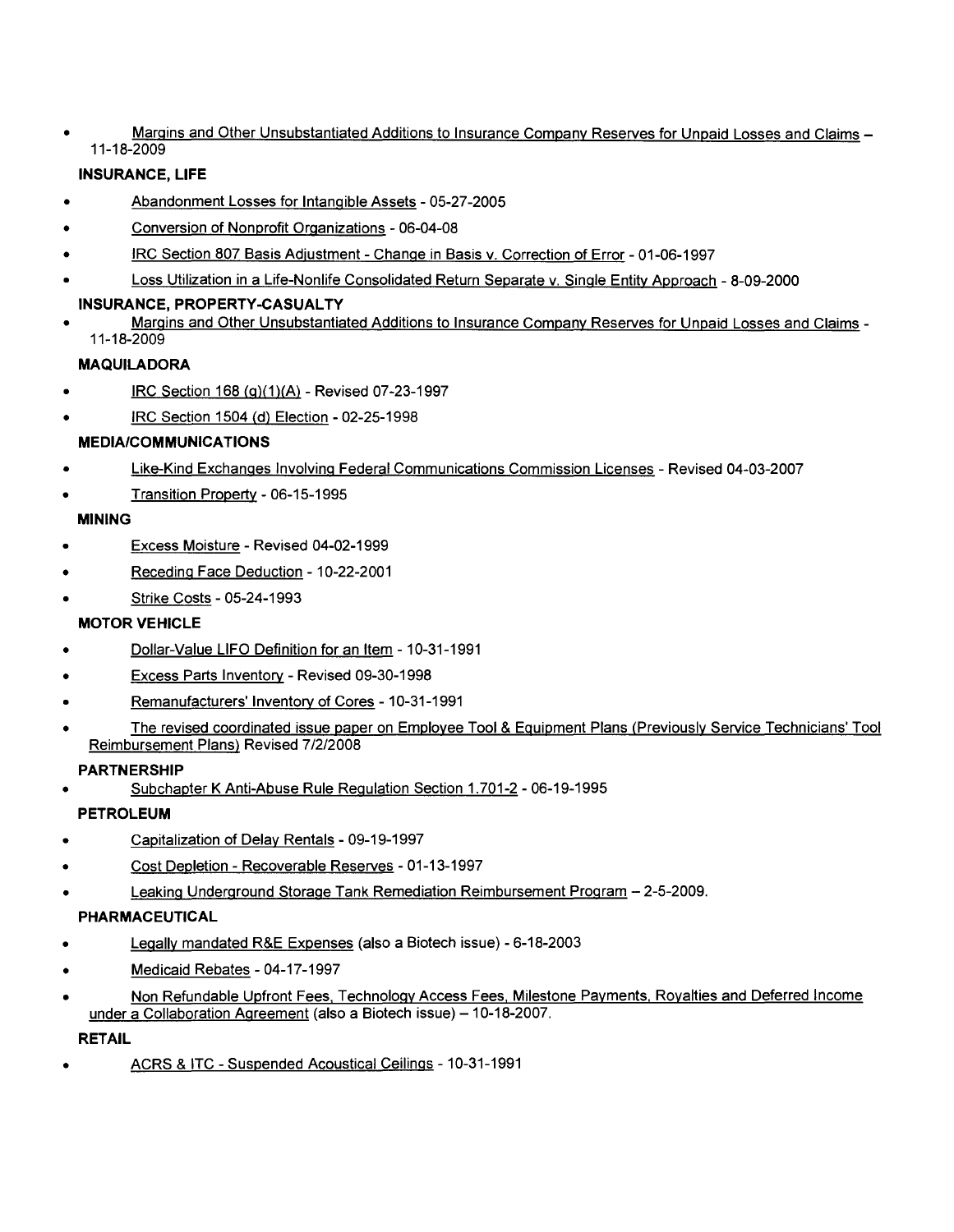- Heating, Ventilating, and Air Conditioning (HVAC} Systems ACRS & ITC 10-31-1991
- Leaking Underground Storage Tank Remediation Reimbursement Program 2-5-2009.
- Tenant's Rent Leveling IRC Section 467 Lease Agreements 11-06-1995
- Valuation of an Acquired Retailer's Inventory -10-31-1991

### **SAVINGS & LOAN**

- Accrued Interest on Nonperforming Loans (see also Commercial Banking industry Coordinated Issue Paper) - 10-31-1991
- Supervisory Goodwill Revised 5-11-2010 05-18-2010

#### **SECURITIES & FINANCIAL SERVICE FIRMS**

- Capitalization of Costs to Obtain Management Contracts 03-25-1994
- Reverse Conversions -10-31-1991
- Taxable Year of Inclusion of Stockbroker's Commission Income Revised 09-13-1993

### **SHIPPING**

- Class Life of Floating Gaming Facilities (Also a Gaming Industry Issue) 03-12-2001
- Federal Income Tax Withholding on Wages Paid to U.S. Crew by a Foreign Transportation Shipping Entity 05- 03-1993
- Federal Income Tax Withholding on Compensation Paid to Nonresident Alien Crew Member by a Foreign Transportation Entity (also an Air Transportation issue) - Revised 12-03-2001
- IRC Section 863(c)(2} Source of Income from Transportation Between Foreign Country Ports and United States' Deep Water Ports - 09-08-1996

#### **TELECOMMUNICATIONS**

• Universal Service Fund Reimbursements - 10-24-2003

#### **UTILITIES**

- Excess Deferred Taxes and Section 1341 - 04-24-1995
- Membership Payments made to Industry-Created Research Organizations - 07-01-1993
- United Kingdom Windfall Tax - 05-22-2002

#### **COORDINATED ISSUES- LISTED TRANSACTIONS**

Internal Revenue Manual (IRM) 4.51.2 provides that a listed transaction will be treated as a coordinated issue as of the date the listing notice is issued. A listed transaction is one that the IRS has determined to be structured for the significant purpose of tax avoidance or evasion. A memorandum from the responsible IRS Division Commissioner will be issued regarding the coordination of the issue, and a coordinated issue paper will be prepared and issued at a later date.

- Notice 2007-57 (Loss Importation Transaction) June 20, 2007
- Notice 2008-34 (Distressed Asset Trust Transaction) February 27, 2008